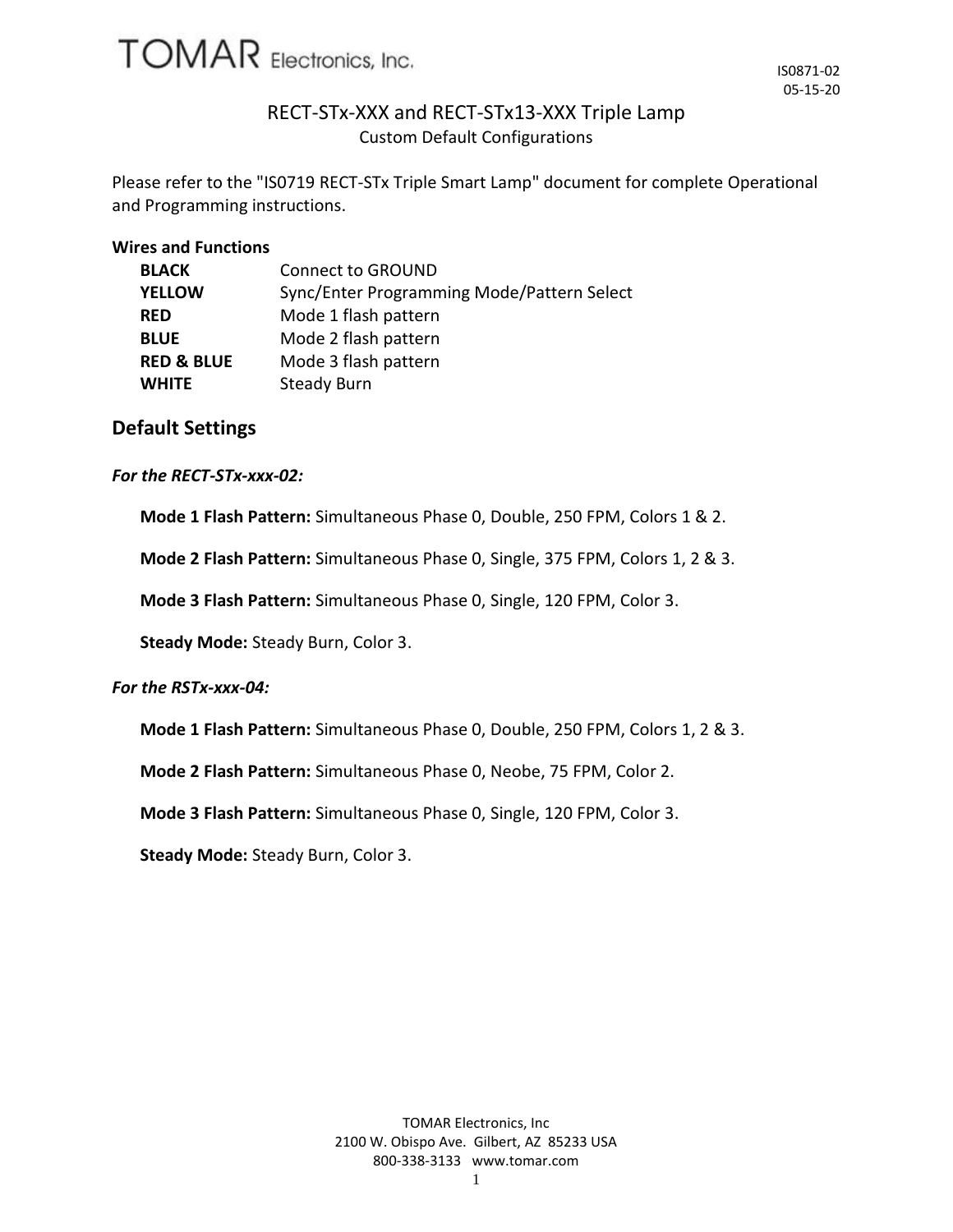# **TOMAR** Electronics, Inc.

# Custom Default Configurations

### *For the RSTx-xxx-05:*

**Mode 1 Flash Pattern:** Simultaneous Phase 0, Neobe, 75 FPM, Color 1.

**Mode 2 Flash Pattern:** Steady Burn, Color 2.

**Mode 3 Flash Pattern:** Simultaneous Phase 0, Neobe, 75 FPM, Colors 1 & 3.

**Steady Mode:** Steady Burn, Color 3.

## *For the RSTx-xxx-06:*

**Mode 1 Flash Pattern:** Simultaneous Phase 1, Neobe, 75 FPM, Color 1.

**Mode 2 Flash Pattern:** Steady Burn, Color 2.

**Mode 3 Flash Pattern:** Simultaneous Phase 1, Neobe, 75 FPM, Colors 1 & 3.

**Steady Mode:** Steady Burn, Color 3.

### *For the RSTx-xxx-07:*

**Mode 1 Flash Pattern:** Steady Burn, Color 1.

**Mode 2 Flash Pattern:** Simultaneous Phase 0, Neobe, 120 FPM, Colors 1 & 2.

**Mode 3 Flash Pattern:** Simultaneous Phase 0, Neobe, 120 FPM, Colors 1 & 2.

**Steady Mode:** Steady Burn, Color 3.

*For the RSTx-xxx-08:*

**Mode 1 Flash Pattern:** Steady Burn, Color 2.

**Mode 2 Flash Pattern:** Simultaneous Phase 1, Neobe, 120 FPM, Colors 1 & 2.

**Mode 3 Flash Pattern:** Simultaneous Phase 1, Neobe, 120 FPM, Colors 1 & 2.

**Steady Mode:** Steady Burn, Color 3.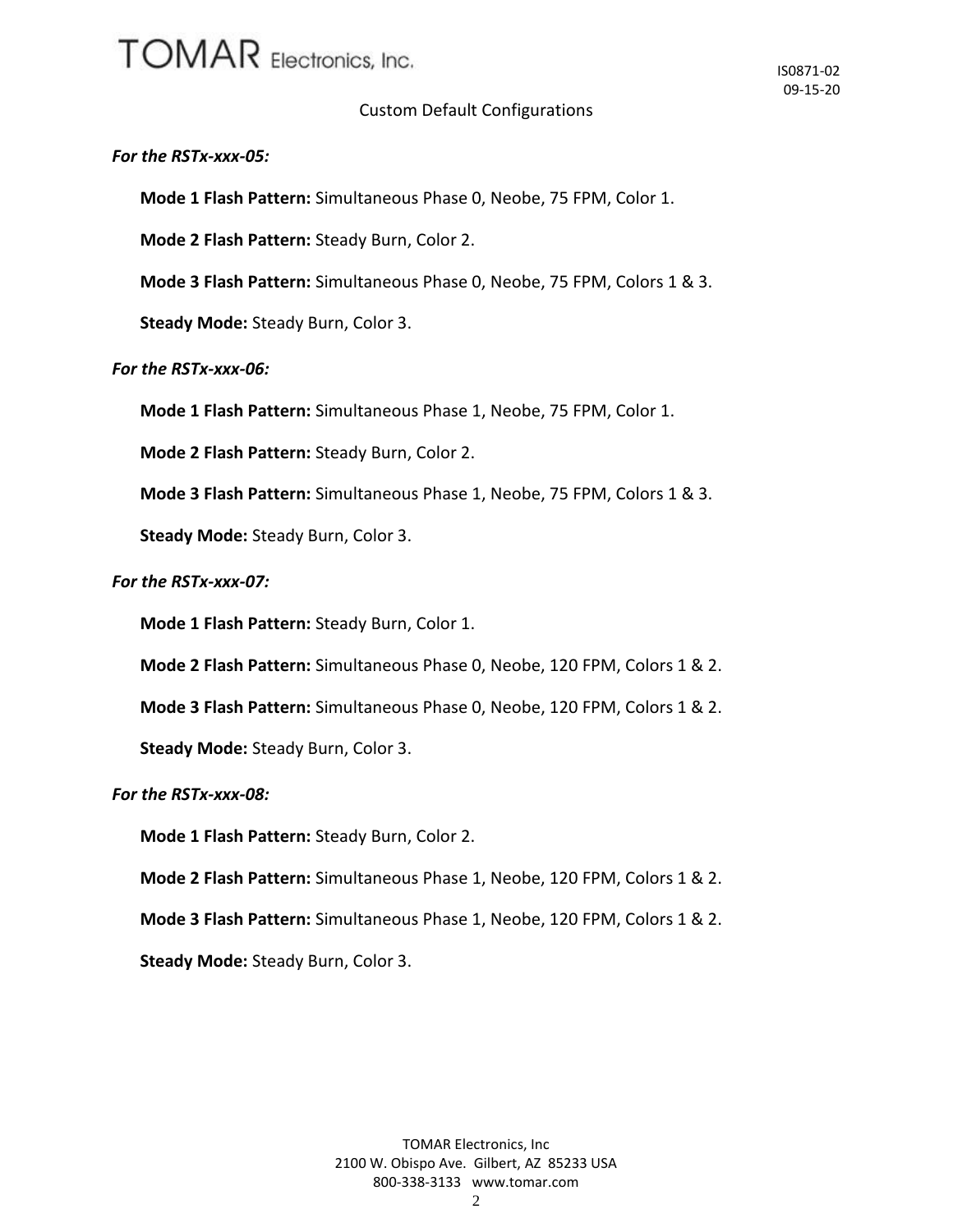# **TOMAR** Electronics, Inc.

# Custom Default Configurations

# *For the RSTx-xxx-09 and RSTx-xxx-C09:*

**Mode 1 Flash Pattern:** Multi-flash Phase 0, Colors 1 & 2.

**Mode 2 Flash Pattern:** Steady Burn, Color 3.

**Mode 3 Flash Pattern:** Multi-flash Phase 0, Colors 1 & 2.

**Steady Mode:** Steady Burn, Color 3.

# *For the RSTx-xxx-10 and RSTx-xxx-C10:*

**Mode 1 Flash Pattern:** Multi-flash Phase 1, Colors 1 & 2.

**Mode 2 Flash Pattern:** Steady Burn, Color 3.

**Mode 3 Flash Pattern:** Multi-flash Phase 1, Colors 1 & 2.

**Steady Mode:** Steady Burn, Color 3.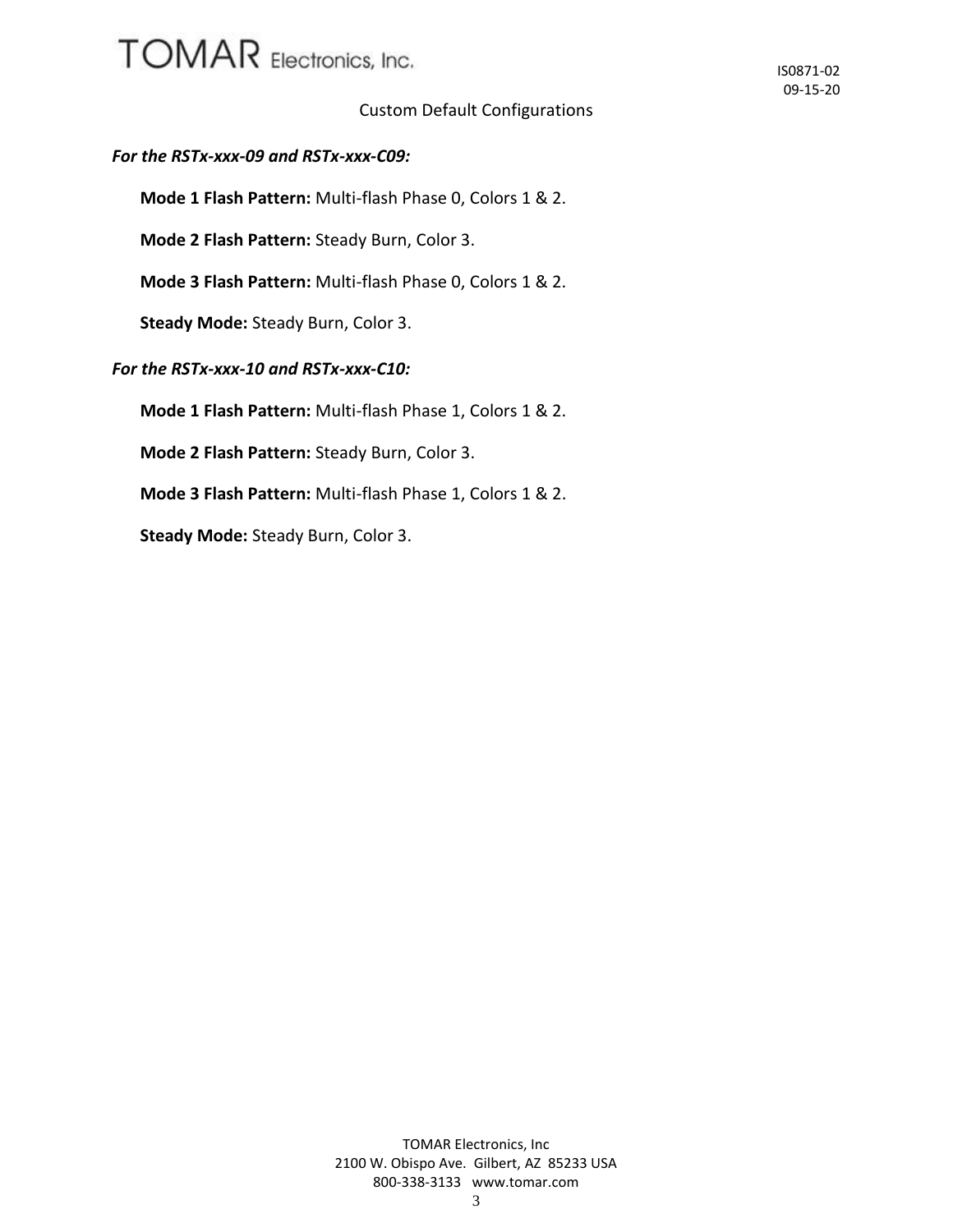## Custom Default Configurations

# **Flash Rates and Patterns**

## **Flash Rates**

SINGLE FLASH = 1 PULSE PER BURST DOUBLE FLASH = 2 PULSES PER BURST NEOBE FLASH = 5 PULSES PER BURST

#### **Flash Patterns**

| 1. | NEOBE FLASH 150 FPM PHASE 0      |                 |         |                                  |
|----|----------------------------------|-----------------|---------|----------------------------------|
| 2. | NEOBE FLASH                      | 120 FPM PHASE 0 |         |                                  |
| 3. | NEOBE FLASH 75 FPM PHASE 0       |                 |         |                                  |
| 4. | DOUBLE FLASH 250 FPM PHASE 0     |                 |         |                                  |
| 5. | DOUBLE FLASH 125 FPM PHASE 0     |                 |         |                                  |
| 6. | DOUBLE FLASH 75 FPM PHASE 0      |                 |         |                                  |
|    | 7. SINGLE FLASH 375 FPM PHASE 0  |                 |         |                                  |
|    | 8. SINGLE FLASH 150 FPM PHASE 0  |                 |         |                                  |
|    | 9. SINGLE FLASH 120 FPM PHASE 0  |                 |         |                                  |
|    | 10. SINGLE FLASH 75 FPM PHASE 0  |                 |         |                                  |
|    | 11. NEOBE FLASH 150 FPM PHASE 1  |                 |         |                                  |
|    | 12. NEOBE FLASH 120 FPM PHASE 1  |                 |         |                                  |
|    | 13. NEOBE FLASH 75 FPM PHASE 1   |                 |         |                                  |
|    | 14. DOUBLE FLASH 250 FPM PHASE 1 |                 |         |                                  |
|    | 15. DOUBLE FLASH 125 FPM PHASE 1 |                 |         |                                  |
|    | 16. DOUBLE FLASH 75 FPM PHASE 1  |                 |         |                                  |
|    | 17. SINGLE FLASH 375 FPM PHASE 1 |                 |         |                                  |
|    | 18. SINGLE FLASH 150 FPM PHASE 1 |                 |         |                                  |
|    | 19. SINGLE FLASH 120 FPM PHASE 1 |                 |         |                                  |
|    | 20. SINGLE FLASH 75 FPM PHASE 1  |                 |         |                                  |
|    | 21. STEADY BURN                  |                 |         |                                  |
|    | 22. MULTI-FLASH 1                |                 | PHASE 0 | (PATTERNS 1, 4, 7, 1 REPEAT)     |
|    | 23. MULTI-FLASH 2                |                 | PHASE 0 | (PATTERNS 3, 5, 8, 10 REPEAT)    |
|    | 24. MULTI-FLASH 1 PHASE 1        |                 |         | (PATTERNS 11, 14, 17, 11 REPEAT) |
|    | 25. MULTI-FLASH 2                |                 | PHASE 1 | (PATTERNS 13, 15, 18, 20 REPEAT) |

TOMAR Electronics, Inc 2100 W. Obispo Ave. Gilbert, AZ 85233 USA 800-338-3133 www.tomar.com